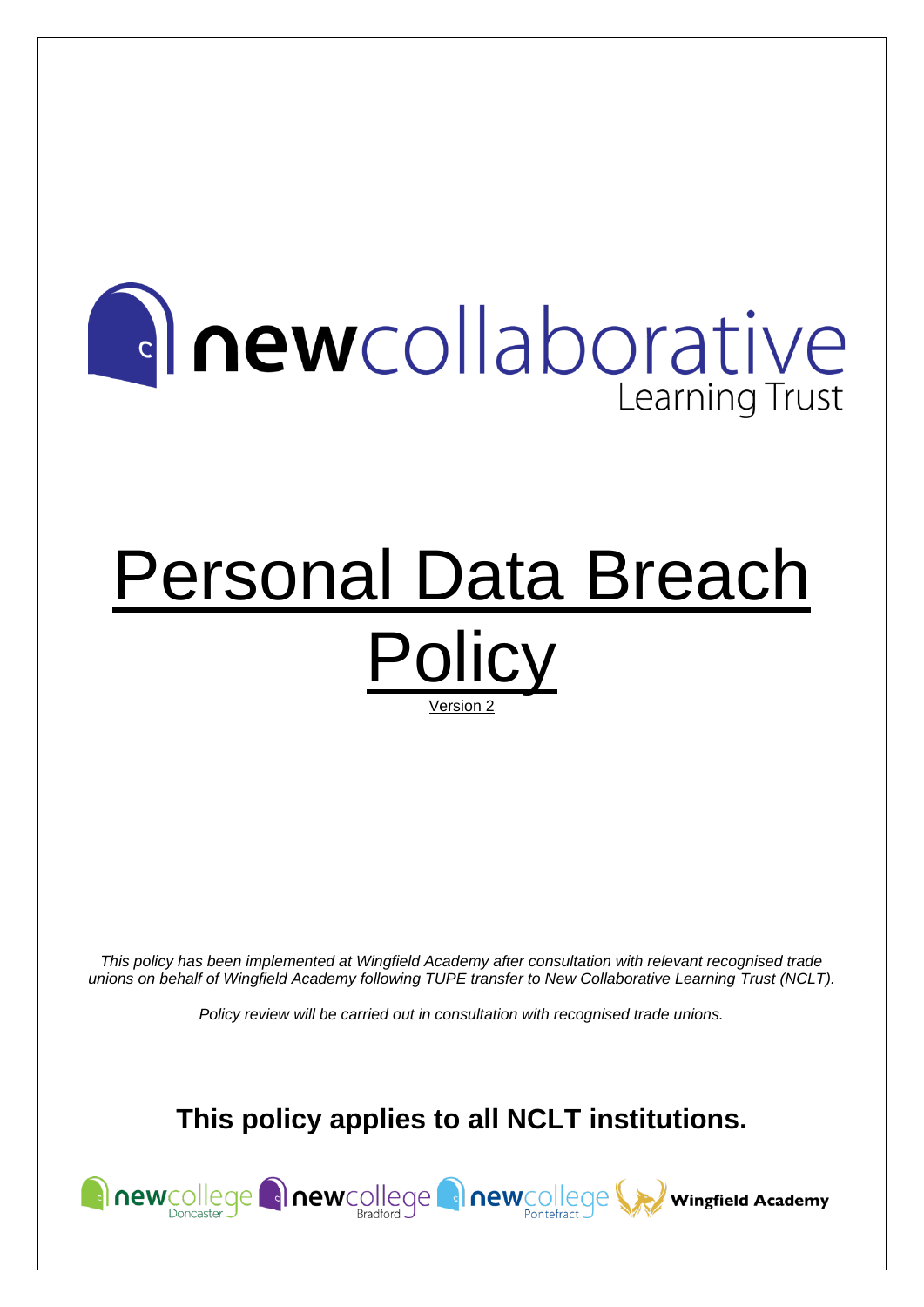## **CONTENTS**

| Paragraph<br><b>Number</b> | <b>Heading</b>                   |   |  |  |
|----------------------------|----------------------------------|---|--|--|
| 1.0                        | Introduction                     | 3 |  |  |
| 2.0                        | About this policy                | 3 |  |  |
| 3.0                        | Scope                            | 3 |  |  |
| 4.0                        | <b>Definitions</b>               | 3 |  |  |
| 5.0                        | Personal data breach             | 4 |  |  |
| 6.0                        | Reporting a personal data breach | 5 |  |  |
| 7.0                        | Managing a personal data breach  | 5 |  |  |
| 8.0                        | Containment and recovery         | 5 |  |  |
| 9.0                        | Assessment of ongoing risk       | 6 |  |  |
| 10.0                       | Notification                     | 6 |  |  |
| 11.0                       | Evaluation & response            |   |  |  |
| Appendix                   | Appendix A, B & C                | 8 |  |  |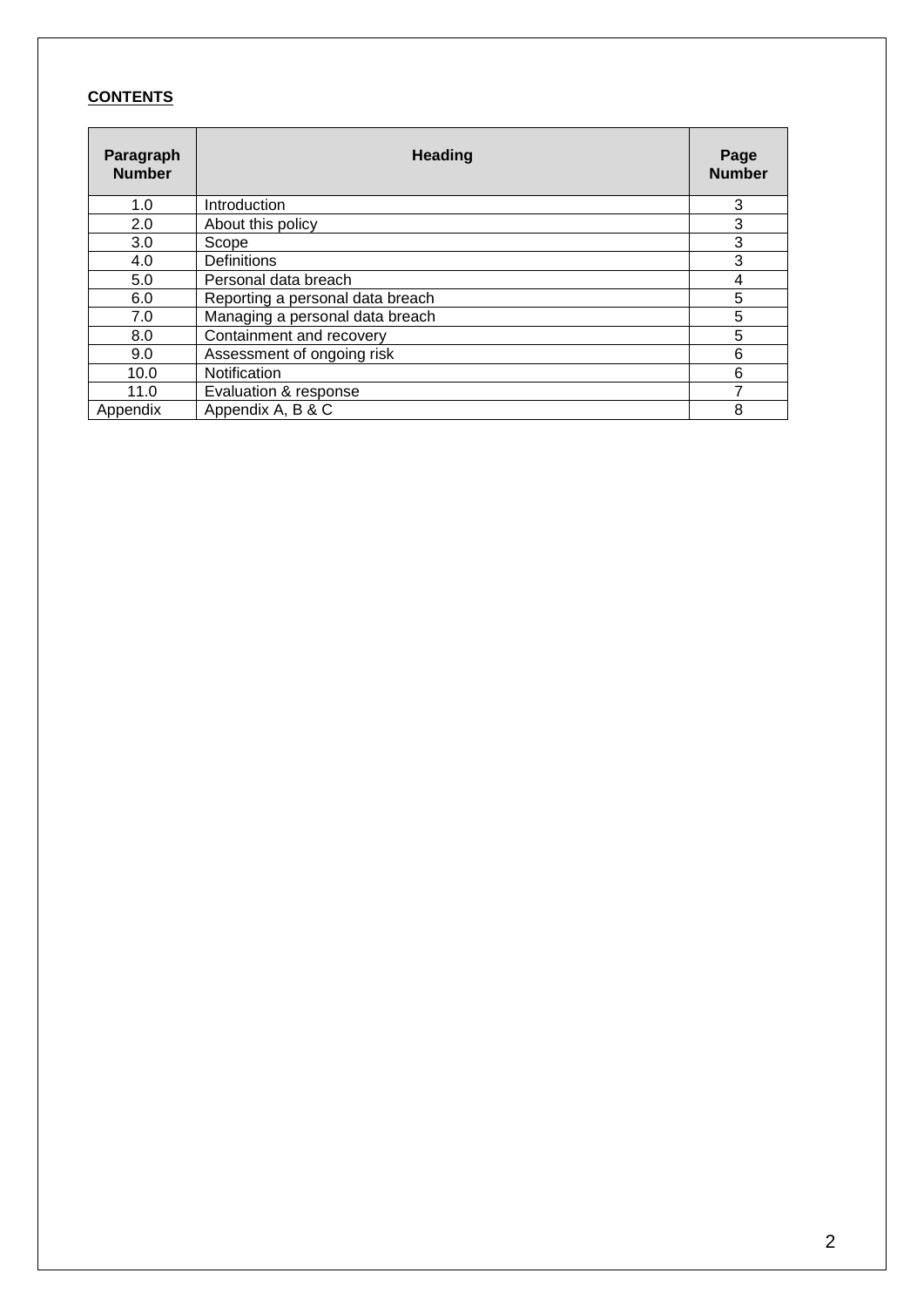## **1.0 Introduction**

- 1.1 As an organisation that collects and uses personal data, the Trust takes seriously its obligations to keep personal data secure and to deal with security breaches relating to personal data when they arise. The Trust has therefore implemented this policy to ensure all Trust staff are aware of what a personal data breach is and how they should deal with it if it arises.
- 1.2 Trust staff will receive a copy of this policy when they start and may receive periodic revisions of this policy. This policy does not form part of any Trust staff's contract of employment and the Trust reserves the right to change this policy, following consultation with recognised trade unions. All Trust staff are obliged to comply with this policy at all times.
- 1.3 This policy applies to all Trust staff who collect and/or use personal data relating to individuals.
- 1.4 It applies to all personal data stored electronically, in paper form, or otherwise.

## **2.0 About this Policy**

2.1 This policy explains how the Trust complies with its obligations to recognise and deal with personal data breaches and (where necessary) to notify the ICO and the affected individuals. The Trust has a corresponding Data Breach Notification Procedure (see Appendix A) and Data Breach Register that set out how the Trust deals with and records personal data breaches.

## **3.0 Scope**

- 3.1 This policy applies to all Trust staff who collect and/or use personal data relating to individuals.
- 3.2 It applies to all personal data stored electronically, in paper form, or otherwise.

## **4.0 Definitions**

- 4.1 **Trust** New Collaborative Learning Trust (NCLT).
- 4.2 **Trust staff** Any Trust employee or contractor who has been authorised to access any of the Trust's personal data and will include employees, consultants, contractors, and temporary staff hired to work on behalf of the Trust.
- 4.3 **Data Protection Laws** The UK General Data Protection Regulation and all applicable laws relating to the collection and use of personal data and privacy and any applicable codes of practice issued by a regulator including the Data Protection Act 2018.
- 4.4 **Data Protection Officer** The Data Protection Officer can be contacted at: 01977 702139, or [data.protection@nclt.ac.uk.](mailto:data.protection@nclt.ac.uk)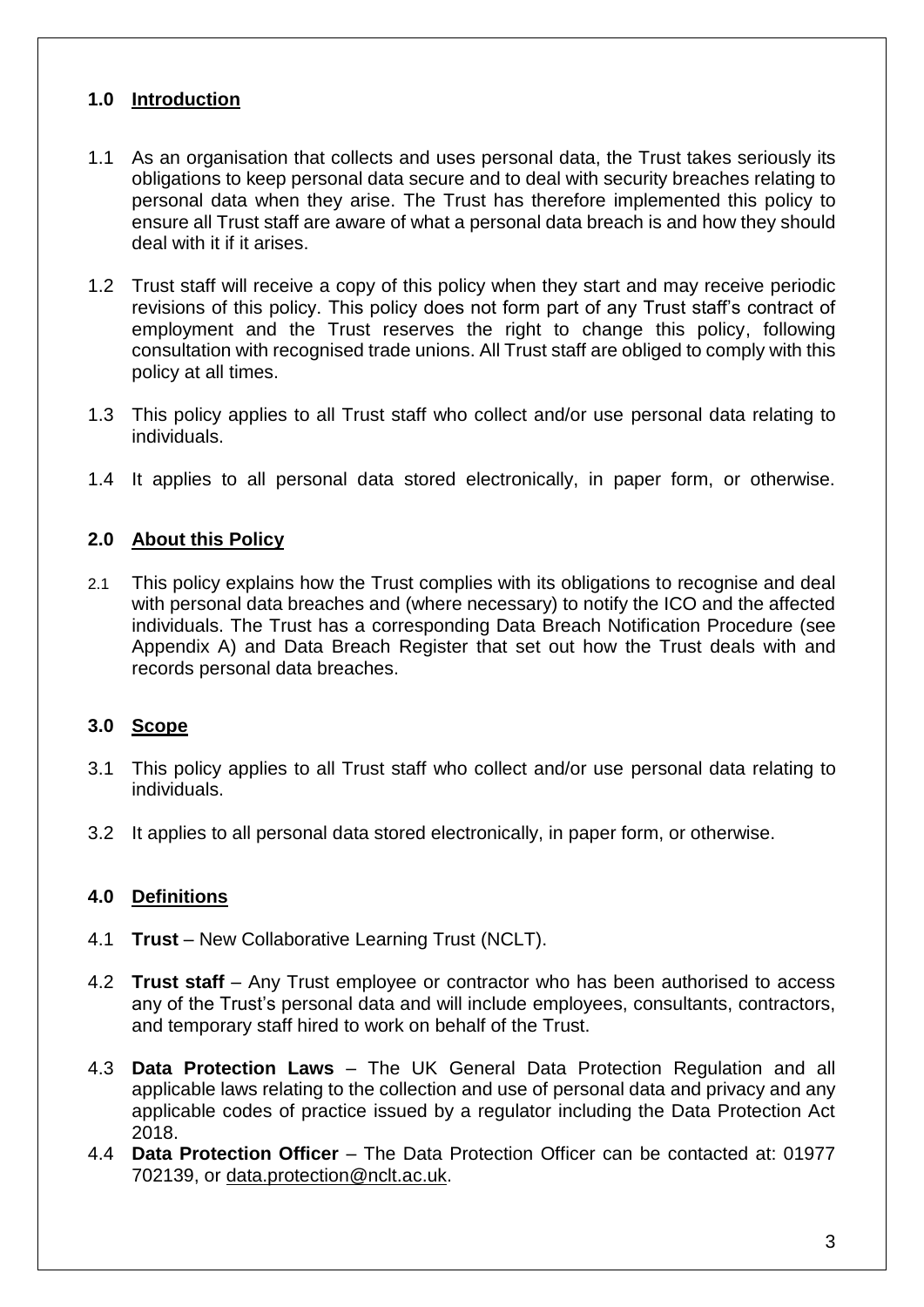- 4.5 **ICO** the Information Commissioner's Office, the UK's data protection regulator.
- 4.6 **Personal Data** any information about an individual which identifies them or allows them to be identified in conjunction with other information that is held. Personal data is defined very broadly and covers both ordinary personal data from personal contact details and business contact details to special categories of personal data such as trade union membership, genetic data and religious beliefs. It also covers information that allows an individual to be identified indirectly for example an identification number, location data or an online identifier.
- 4.7 **Special Categories of Personal Data** Personal data that reveals a person's racial or ethnic origin, political opinions, religious or philosophical beliefs, trade union membership, genetic data (ie, information about their inherited or acquired genetic characteristics), biometric data (ie, information about their physical, physiological or behavioural characteristics such as facial images and fingerprints), physical or mental health, sexual life or sexual orientation and criminal record.

## **5.0 Personal Data Breach**

- 5.1 The Trust takes information security very seriously and the Trust has security measures against unlawful or unauthorised processing of personal data and against the accidental loss of, or damage to, personal data. The Trust has in place procedures and technologies to maintain the security of all personal data from the point of collection to the point of destruction.
- 5.2 Personal data breach is defined as any failure to keep personal data secure, which leads to the accidental or unlawful loss (including loss of access), destruction, alteration or unauthorised disclosure of personal data.
- 5.3 A personal data breach could include any of the following:
	- loss or theft of personal data or equipment that stores personal data;
	- loss or theft of personal data or equipment that stores the Trust's personal data from a Trust supplier;
	- inappropriate access controls meaning unauthorised Trust staff can access personal data;
	- any other unauthorised use of or access to personal data;
	- deleting personal data in error;
	- human error (which could be as simple as putting a letter in the wrong envelope or leaving a phone or laptop containing personal data on a train);
	- hacking attack; infection by ransom ware or any other intrusion on our systems/network;
	- 'blagging' offences where information is obtained by deceiving the organisation who holds it; or
	- destruction or damage to the integrity or accuracy of personal data.

A personal data breach can also include: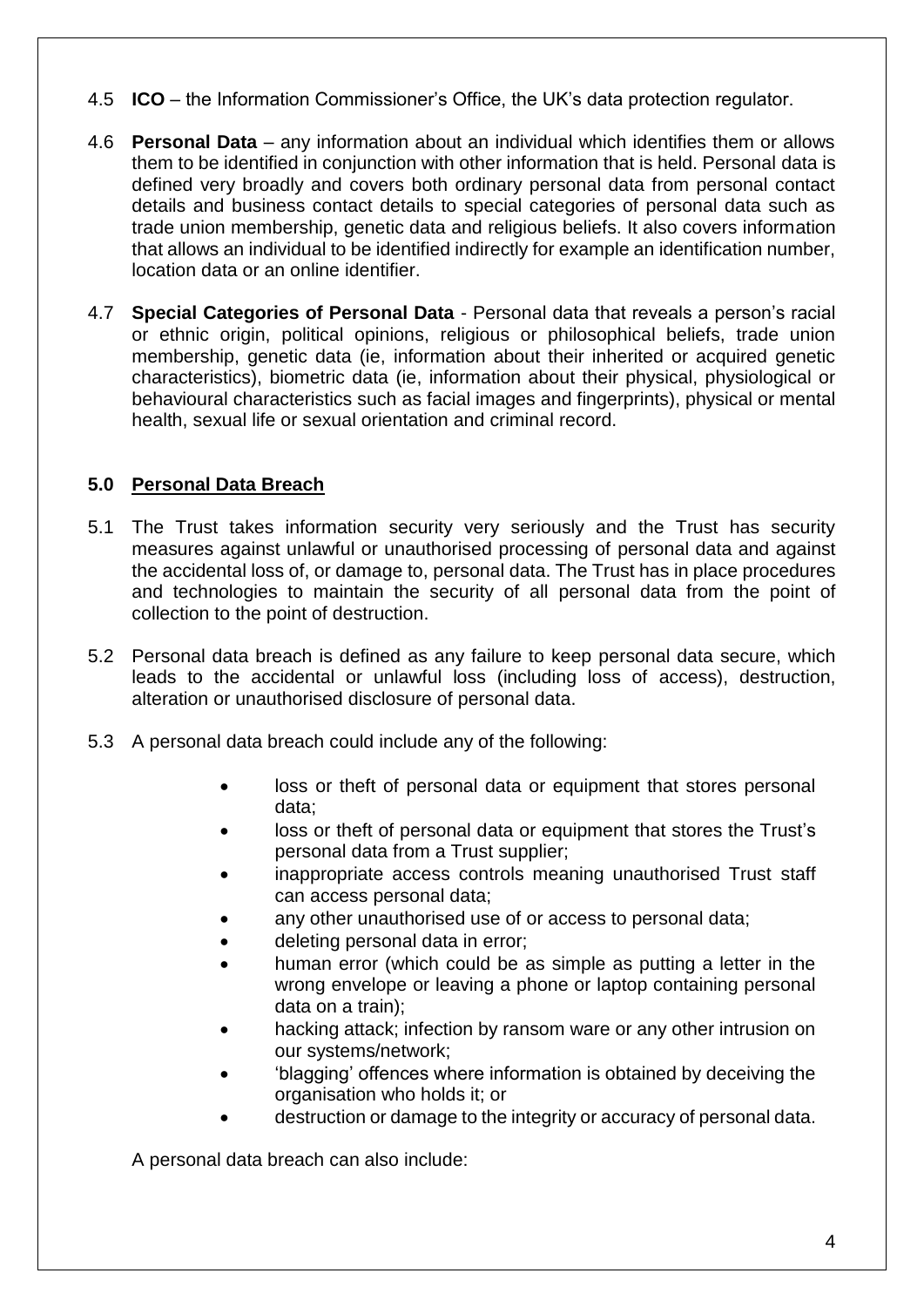- equipment or system failure that causes personal data to be temporarily unavailable;
- unforeseen circumstances such as a fire, flood or power failure that causes personal data to be temporarily unavailable;
- inability to restore access to personal data, either on a temporary or permanent basis; or
- loss of a decryption key where personal data has been encrypted because this means the Trust cannot restore access to the personal data.

## **6.0 Reporting a Personal Data Breach**

- 6.1 Trust Staff must immediately notify any personal data breach to the Data Protection Officer, no matter how big or small and whether or not Trust staff think a breach has occurred or is likely to occur. This allows the Trust to contain the breach as soon as possible and to consider a recovery plan to minimise any risk of damage to the individuals affected and to the Trust.
- 6.2 If Trust staff discover a personal data breach outside working hours, Trust staff must notify it to the Trust's Data Protection Officer by email as soon as possible.
- 6.3 Trust staff may be notified by a third party (eg, a supplier that processes personal data on the Trust's behalf) that they have had a breach that affects personal data. Trust staff must notify this breach to the Trust's Data Protection Officer and the Trust's Data Breach Notification Procedure shall apply to the breach.

## **7.0 Managing a Personal Data Breach**

- 7.1 There are four elements to managing a personal data breach or a potential one and this policy considers each of these elements:
	- Containment and recovery.
	- Assessment of on-going risk.
	- Notification.
	- Evaluation and response.
- 7.2 At all stages the Data Protection Officer, Trust Managers and senior leaders will consider whether the breach is within scope of the NCLT Incident Response Policy, and will consider whether to seek external legal advice.

## **8.0 Containment and Recovery**

- 8.1 An initial assessment of the personal data breach will be carried out, using the Data Breach Severity Tool in Appendix B.
- 8.2 If the personal data breach is unlikely to result in a risk to the rights and freedoms of the individuals affected then it will be added to the Trust's Data Breach Register and no further action will be taken.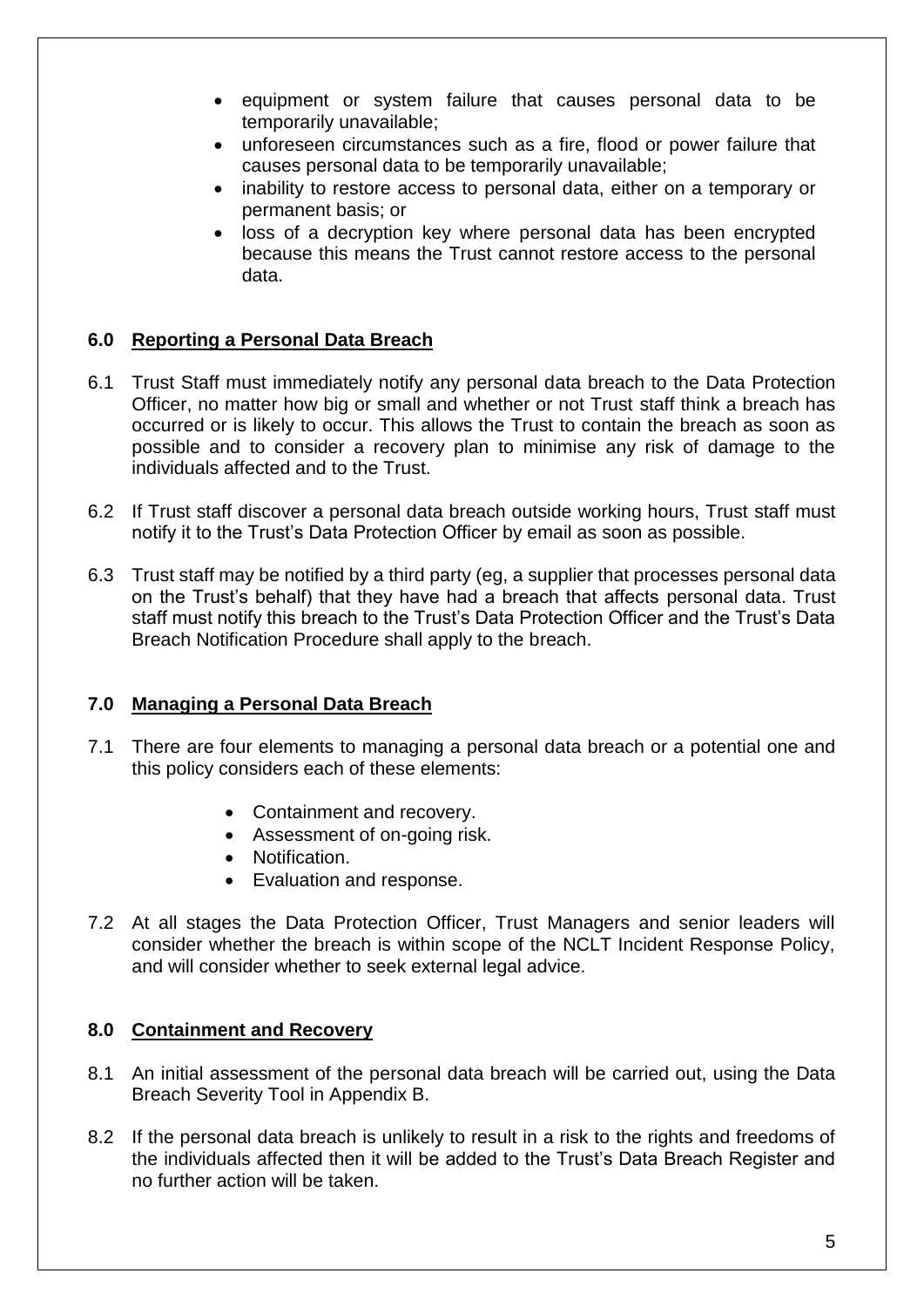- 8.3 If the personal data breach is likely to impact on the rights and freedoms of the individuals affected then the Trust will put together and implement a bespoke Personal Data Breach Plan to address the breach concerned in accordance with the Trust's Data Breach Notification Procedure. This will include consideration of:
	- 8.3.1 whether there are any other people within the Trust who should be informed of the breach, such as IT team members, to ensure that the breach is contained;
	- 8.3.2 what steps can be taken to contain the breach, recover the loss of any personal data or to prevent damage being caused; and
	- 8.3.3 whether it is necessary to contact other third parties such as students, parents, banks, the ICO or the police particularly in the case of stolen personal data. All notifications shall be made by the Data Protection Officer.
- 8.4 All actions taken in relation to a personal data breach will be in accordance with the Data Breach Notification Procedure, which is maintained and administered by the Data Protection Officer (see Appendix A).
- 8.5 The Data Protection Officer is responsible for ensuring that the Data Breach Register is updated.

## **9.0 Assessment of Ongoing Risk**

9.1 As part of the Trust's response to a personal data breach, once the breach has been contained the Trust will consider the on-going risks to the Trust and to any other party caused by the breach and what remedial action can be taken to minimise the impact of the breach. This will be undertaken in accordance with the Trust's Data Breach Notification Procedure.

## **10.0 Notification**

- 10.1 Under Data Protection Laws, the Trust may have to notify the ICO and also possibly the individuals affected about the personal data breach.
- 10.2 Any notification will be made by the Data Protection Officer following the Trust's Data Breach Notification Procedure. The notification shall comply with the requirements of the ICO.
- 10.3 Notification of a personal data breach must be made to the ICO without undue delay and where feasible within 72 hours of when the Trust becomes aware of the breach unless it is unlikely to result in a risk to the rights and freedoms of individuals. It is therefore imperative that Trust staff notify all personal data breaches to the Trust in accordance with the Data Breach Notification Procedure immediately.
- 10.4 Notification of a Personal Data breach must be made to the individuals affected without undue delay where the breach is likely to result in a high risk to the rights and freedoms of individuals.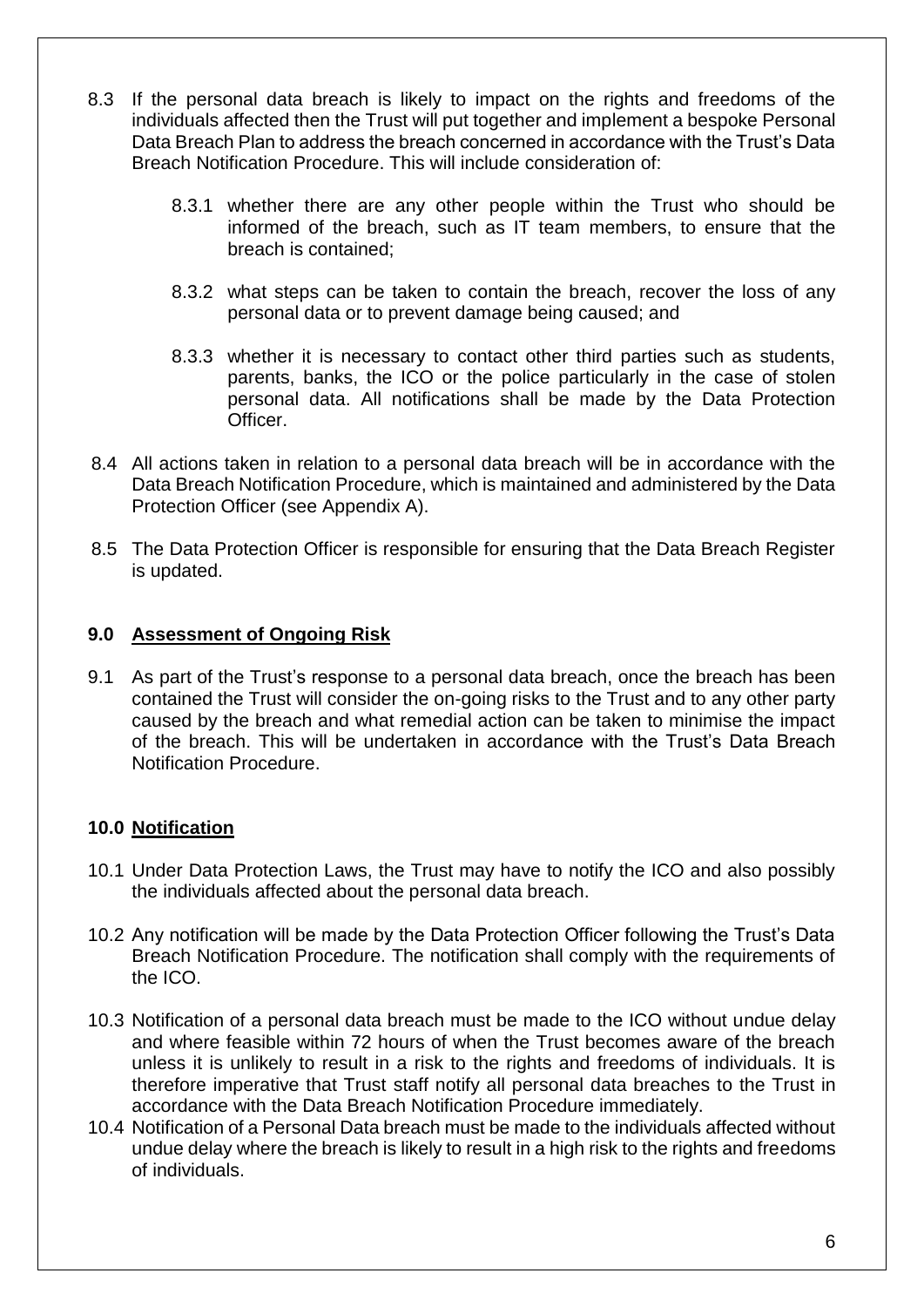- 10.5 Not all personal data breaches are notifiable to the ICO and/or the individuals affected and the Trust will decide whether to notify and who to notify in accordance with the Data Breach Notification Procedure.
- 10.6 Where the personal data breach relates to a temporary loss of availability of the Trust's systems, the Trust does not have to notify if the lack of availability of personal data is unlikely to result in a risk to the rights and freedoms of individuals. The Trust does not consider that it has any systems where temporary unavailability would cause a risk to the rights and freedoms of individuals but this will be assessed on a case-by-case basis in accordance with the Data Breach Notification Procedure.
- 10.7 In the case of complex breaches, the Trust may need to carry out in-depth investigations. In these circumstances, the Trust will notify the ICO with the information that it has within 72 hours of awareness and will notify additional information in phases. Any delay in notifying the ICO must be seen as exceptional and shall be authorised in accordance with the Data Breach Notification Procedure.
- 10.8 Where a personal data breach has been notified to the ICO, any changes in circumstances or any relevant additional information which is discovered in relation to the personal data breach shall also be notified to the ICO in accordance with the Data Breach Notification Procedure.
- 10.9 When the Trust notifies the affected individuals, it will do so in clear and plain language and in a transparent way. Any notifications to individuals affected will be in accordance with the Data Breach Notification Procedure. Any notification to an individual should include details of the action the Trust has taken in relation to containing the breach and protecting the individual. It should also give any advice about what they can do to protect themselves from adverse consequences arising from the breach.
- 10.10 The Trust may not be required to notify the affected individuals in certain circumstances as exemptions apply. Any decision whether to notify the individuals shall be done in accordance with the Data Breach Notification Procedure and shall be made by the Data Protection Officer.

## **11.0 Evaluation and Response**

- 11.1 It is important not only to investigate the causes of the breach but to document the breach and evaluate the effectiveness of the Trust's response to it and the remedial action taken.
- 11.2 There will be an evaluation after any breach of the causes of the breach and the effectiveness of the Trust's response to it. All such investigations shall be carried out in accordance with the Data Breach Notification Procedure and will be recorded on the Personal Data Breach Register.
- 11.3 Any remedial action such as changes to the Trust's systems, policies or procedures will be implemented in accordance with the Data Breach Notification Procedure.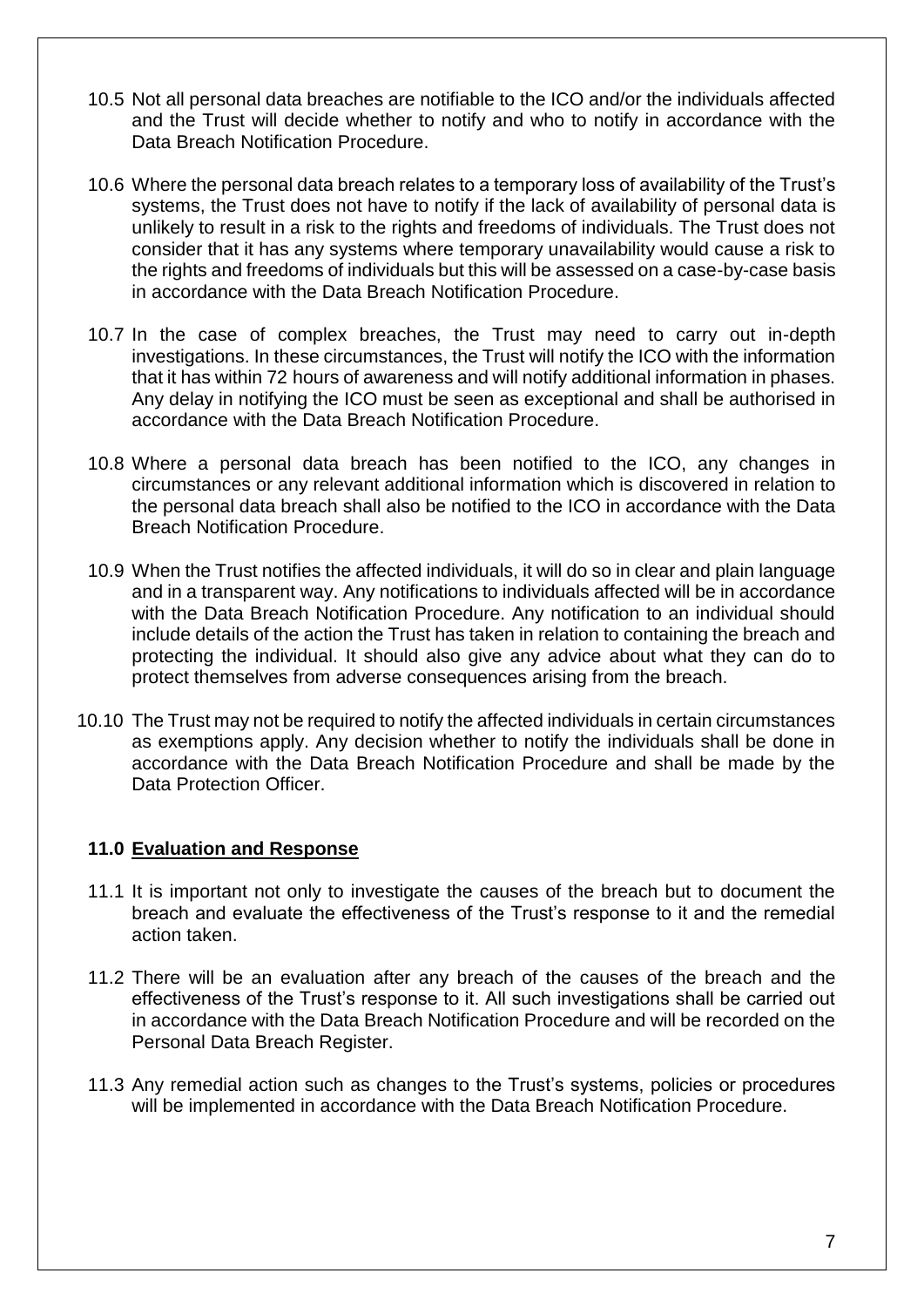## **Appendix A**

#### **Data Protection Notification Procedure**

#### **IDENTIFYING AND REPORTING A DATA BREACH**

If you discover a data breach, however big or small, you must report this to our Data Protection Officer immediately.

#### **The Data Protection Officer can be contacted at: 01977 702139, [data.protection@nclt.ac.uk.](mailto:data.protection@nclt.ac.uk)**

Any other questions about the operation of this procedure or any concerns that the procedure has not been followed should be referred in the first instance to the Data Protection Officer.

A data breach could be as simple as you putting a letter in the wrong envelope and therefore even the most minor data breaches *must* be reported.

False alarms or even breaches that do not cause any harm to individuals or to the Trust should nevertheless be reported as it will enable us to learn lessons in how we respond and the remedial action we put in place.

We have a legal obligation to keep a register of all data breaches, no matter how big or small and no matter whether any harm was caused.



#### **BECOMING AWARE OF A DATA BREACH – INVESTIGATING**

We become aware of a data breach when we have a reasonable degree of certainty that a security incident has occurred that has led to personal data being compromised. From this point, our time limit for notification to the ICO will commence.

When you report a data breach to our Data Protection Officer, our Data Protection Officer will promptly investigate the breach to ascertain whether we are fully aware that a breach has occurred that has led to personal data being compromised.

**THIS WILL BE DONE WITHIN 24 HOURS OF A BREACH BEING REPORTED TO US.**



#### **ASSESSING A DATA BREACH**

Once you have reported a breach and our Data Protection Officer has investigated it and has decided that we are aware that a breach has occurred, our Data Protection Officer will log the breach in our Data Breach Register and will carry out an initial assessment of the breach to evaluate its severity.

Once the level of severity is known, our Data Protection Officer will notify management. Where necessary, the Trust may need to follow the **Trust's Disaster Recovery Plan**.

We will then investigate the breach and consider any on-going risks to the Trust and any individuals affected.

If our Data Protection Officer and management consider that the breach is very serious, they will consider the impact on our reputation and the effect it may have on the trust placed in us. Our Data Protection Officer and senior management will consider whether to appoint a PR professional to advise on reputational damage and will also consider whether legal advice is needed.

**THIS WILL BE DONE WITHIN 24 HOURS OF US BECOMING AWARE OF THE BREACH.**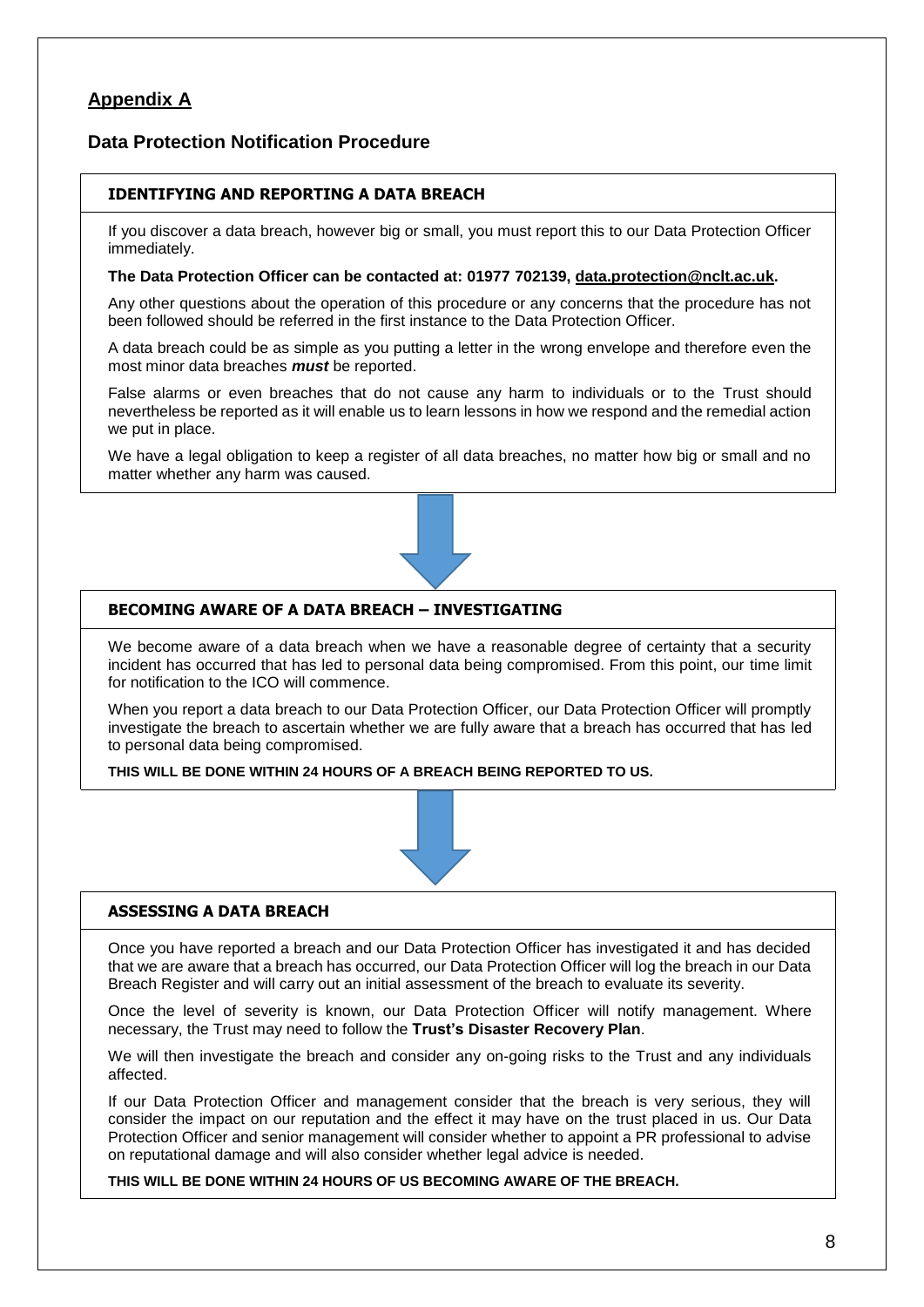

#### **FORMULATING A RECOVERY PLAN**

Our Data Protection Officer and senior management will investigate the breach and consider a recovery plan to minimise the risk to individuals. As part of the recovery plan, our Data Protection Officer and senior management may interview any key individuals involved in the breach to determine how the breach occurred and what actions have been taken.

**THIS WILL BE DONE WITHIN 24 HOURS OF ASSESSING THE BREACH.**



#### **NOTIFYING A DATA BREACH TO THE ICO**

Unless the breach is unlikely to result in a risk to the rights and freedoms of individuals, we must notify the breach to the ICO within 72 hours of becoming aware of the breach. We must also notify the individuals concerned as soon as possible where the breach is likely to result in a high risk to their rights and freedoms.

The content of the notification will be drafted by our Data Protection Officer in line with our Data Breach Policy, and the notification will be made by our Data Protection Officer – please be aware that **under no circumstances must you try and deal with a data breach yourself**.

**THIS WILL BE DONE WITHIN 72 HOURS OF BECOMING AWARE OF THE BREACH.**



## **NOTIFYING A DATA BREACH TO INDIVIDUALS**

We must also notify the individuals concerned as soon as possible where the breach is likely to result in a high risk to their rights and freedoms.

The content of the notification will be drafted by our Data Protection Officer in line with our Data Breach Policy and in conjunction with consulting the ICO if considered necessary. We will notify individuals in clear and plain language and in a transparent manner (for example by email, SMS or letter). **Please be aware that under no circumstances must you try and deal with a data breach yourself.**

In some circumstances, explained in our Data Breach Policy, we may not need to notify the affect individuals. Our Data Protection Officer will decide whether this is the case.

**THIS WILL BE DONE AS SOON AS POSSIBLE AFTER WE BECOME AWARE OF THE BREACH.**



**NOTIFYING A DATA BREACH TO OTHER RELEVANT THIRD PARTIES**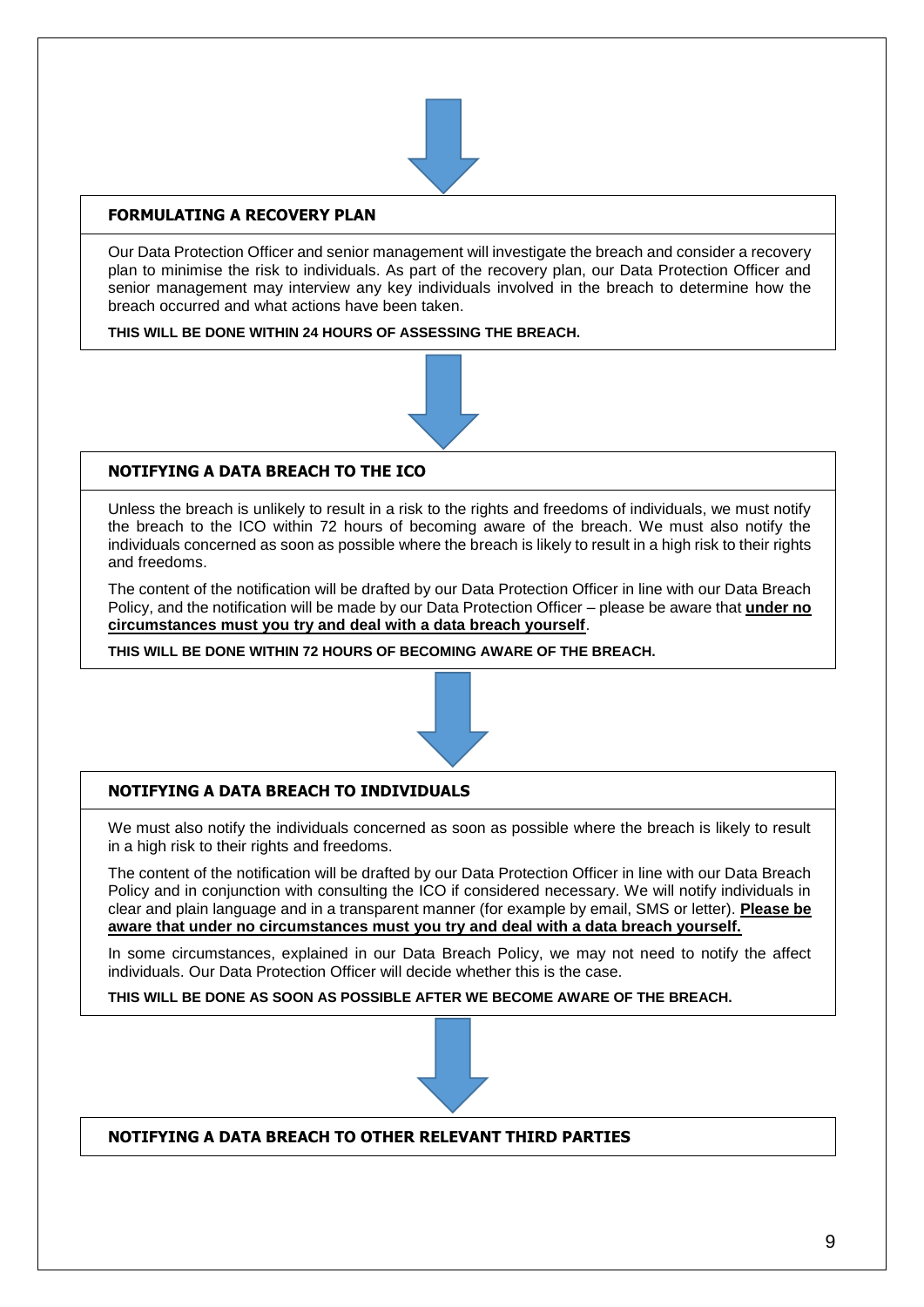We may also consider that it is necessary to notify other third parties about the data breach depending on the nature of the breach. This could include:

- **Insurers**
- **Police**
- **Employees**
- Parents/Guardians
- **Sponsors**
- **Banks**
- Contract counterparties

The decision as to whether any third parties need to be notified will be made by our Data Protection Officer and management. They will decide on the content of such notifications.

**THIS WILL BE DONE WITHIN 5 DAYS OF BECOMING AWARE OF A DATA BREACH.**



#### **CONSIDER WHETHER NOTIFICATIONS NEED TO BE UPDATED**

We need to keep the ICO up to date about the data breach. If anything changes from the time we send the initial notification to the ICO, our Data Protection Officer will consider whether we need to update the ICO about the data breach.

**THIS WILL BE CONSIDERED ON AN ONGOING BASIS.**



#### **EVALUATION AND RESPONSE**

The key to preventing further incidents is to ensure that the Trust learns from previous incidents.

It is extremely important to identify the actions that the Trust needs to take to prevent a recurrence of the incident. Our Data Protection Officer and management will carry out an evaluation as to the effectiveness of our response to the data breach and document this in our Data Breach Register.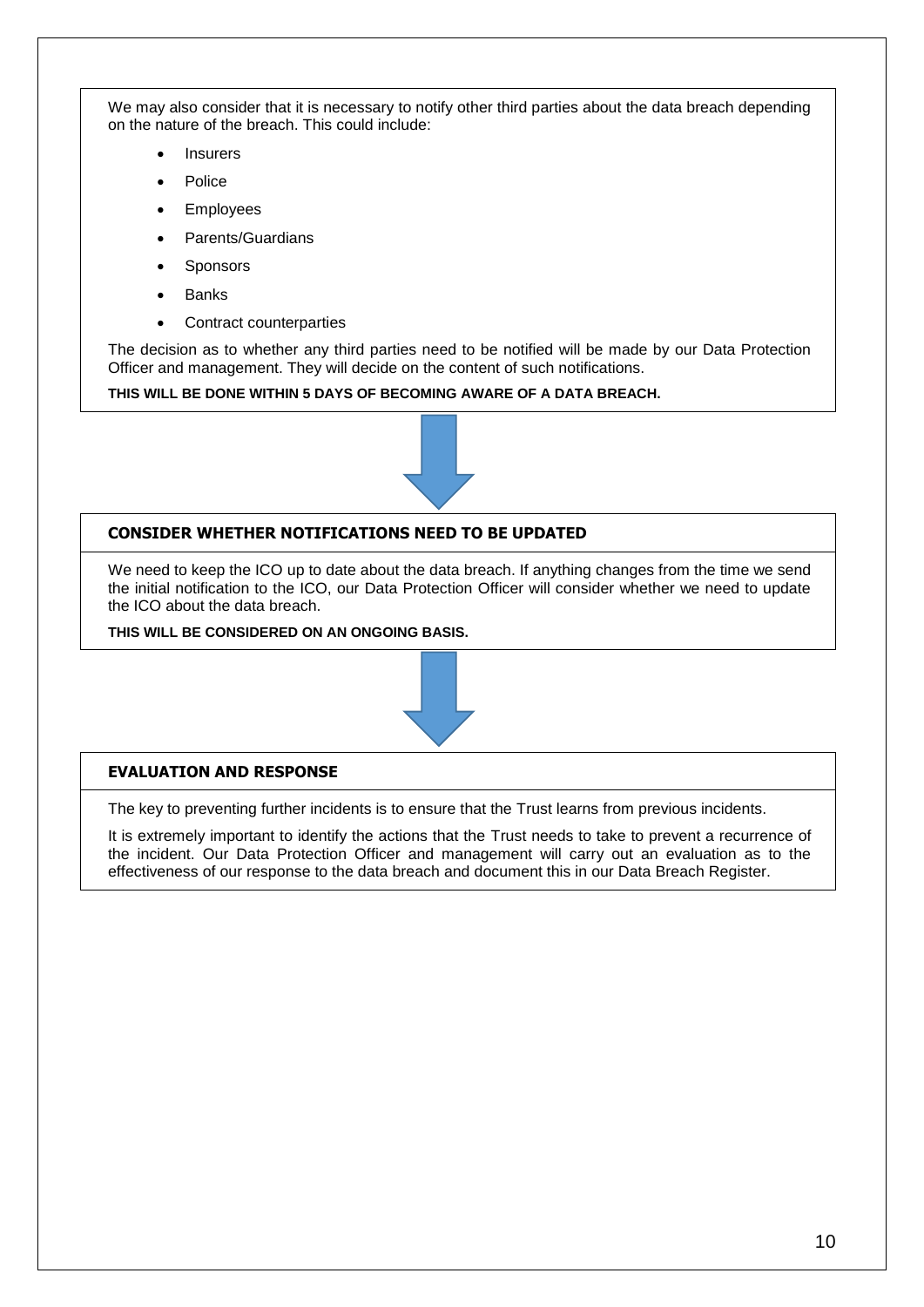## **Appendix B**

## **Data Breach Severity Tool**

<https://www.enisa.europa.eu/publications/dbn-severity>

Severity (SE) Data Processing Context (DPC) Ease of Identification (EI) Circumstances of Breach (CB)

## *SE = DPC x EI + CB*

| Severity of a Data Breach |               |                                                                                                                                                                                                                                                                     |  |
|---------------------------|---------------|---------------------------------------------------------------------------------------------------------------------------------------------------------------------------------------------------------------------------------------------------------------------|--|
| SE < 2                    | Low           | Individuals either will not be affected or may encounter a few<br>inconveniences, which they will overcome without any problem<br>(time spent re-entering information, annoyances, irritations,<br>etc.)                                                            |  |
|                           |               | <b>REPORTABLE</b>                                                                                                                                                                                                                                                   |  |
| 2 < SE < 3                | <b>Medium</b> | Individuals may encounter significant inconveniences, which<br>they will be able to overcome despite a few difficulties (extra<br>costs, denial of access to business services, fear, lack of<br>understanding, stress, minor physical ailments, etc.).             |  |
| 3 < SE < 4                | High          | Individuals may encounter significant consequences, which<br>they should be able to overcome albeit with serious difficulties<br>(misappropriation of funds, blacklisting by banks, property<br>damage, loss of employment, subpoena, worsening of health,<br>etc.) |  |
| 4 < SE                    | Very high     | Individuals may encounter significant, or even irreversible,<br>consequences, which they may not overcome (financial<br>distress such as substantial debt or inability to work, long-term<br>psychological or physical ailments, death, etc.).                      |  |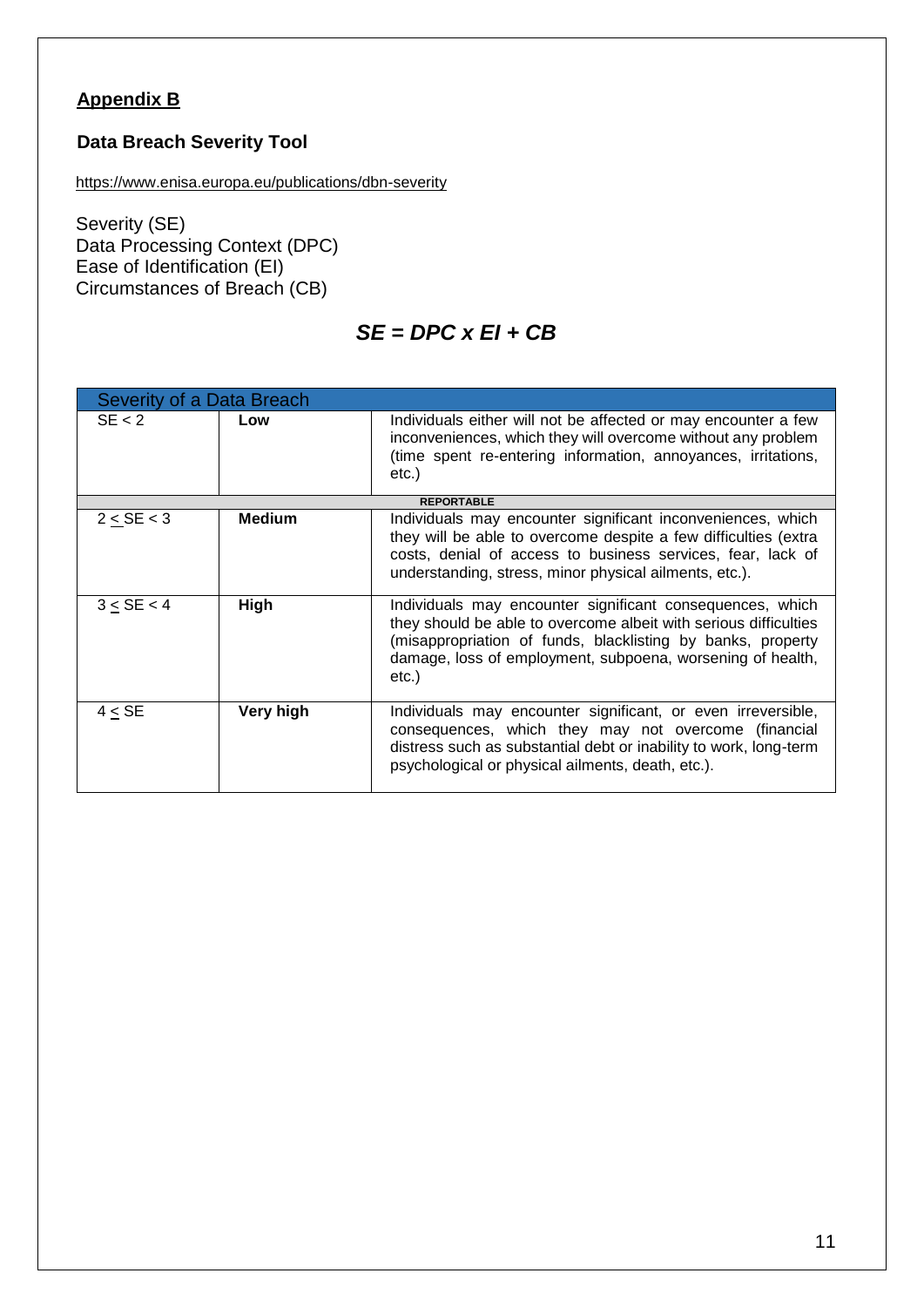## **Data Processing Context (DPC) Scoring**

|                  | Table 1: Data Processing Context (DPC)                                                                                                                                                                                                                                                                                          | Score |  |  |
|------------------|---------------------------------------------------------------------------------------------------------------------------------------------------------------------------------------------------------------------------------------------------------------------------------------------------------------------------------|-------|--|--|
| Simple data      | Eq. biographical data, contact details, full name, data on education, family life, professional experience, etc.                                                                                                                                                                                                                |       |  |  |
|                  | Preliminary basic score: when the breach involves "simple data" and the controller is not aware of any aggravating factors.                                                                                                                                                                                                     |       |  |  |
|                  | The DPC score could be increased by 1, e.g. when the volume of "simple data" and/or the characteristics of the controller are such that certain profiling of the<br>individual can be enabled or assumptions about the individual's social/financial status can be made.                                                        |       |  |  |
|                  | The DPC score could be by 2, e.g. when the "simple data" and/or the characteristics of the controller can lead to assumptions about the individual's health status,<br>sexual preferences, political or religious beliefs.                                                                                                      |       |  |  |
|                  | The DPC score could be increased by 3, e.g. when due to certain characteristics of the individual (e.g. vulnerable groups, minors), the information can be critical for<br>their personal safety or physical/psychological conditions.                                                                                          |       |  |  |
|                  |                                                                                                                                                                                                                                                                                                                                 |       |  |  |
| Behavioural data | Eq. location, traffic data, data on personal preferences and habits, etc.                                                                                                                                                                                                                                                       |       |  |  |
|                  | Preliminary basic score: when the breach involves "behavioural data" and the controller is not aware of any aggravating or lessening factors.                                                                                                                                                                                   |       |  |  |
|                  | The DPC score could be decreased by 1, e.g. when the nature of the data set does not provide any substantial insight to the individual's behavioural information or<br>the data can be collected easily (independently from the breach) through publicly available sources (e.g. combination of information from web searches). |       |  |  |
|                  | The DPC score can be increased by 1, e.g. when the volume of "behavioural data" and/or the characteristics of the controller are such that a profile of the individual<br>can be created, exposing detailed information about his/her everyday life and habits.                                                                 | ٦     |  |  |
|                  | The DPC score can be increased by 2, e.g. if a profile based on individual's sensitive data can be created.                                                                                                                                                                                                                     |       |  |  |

|                       | <del>Working Document, v1:0, December 201</del>                                                                                                                                                                                                                                                                                 |   |  |  |
|-----------------------|---------------------------------------------------------------------------------------------------------------------------------------------------------------------------------------------------------------------------------------------------------------------------------------------------------------------------------|---|--|--|
| <b>Financial data</b> | Any type of financial data (e.g. income, financial transactions, bank statements, investments, credit cards, invoices, etc.). Includes social welfare data related to financial<br>information.                                                                                                                                 |   |  |  |
|                       | Preliminary basic score: when the breach involves "financial data" and the controller is not aware of any aggravating or lessening factors.                                                                                                                                                                                     |   |  |  |
|                       | The DPC score could be decreased by 2, e.g. when the nature of the data set does not provide any substantial insight to the individual's financial information (e.g.<br>the fact that a person is the customer of a certain bank without further details).                                                                      |   |  |  |
|                       | The DPC score could be decreased by 1, e.g. when the specific data set includes some financial information but still does not provide any significant insight to the<br>individual's financial status/situation (e.g. simple bank account numbers without further details).                                                     |   |  |  |
|                       | The DPC score could be increased by 1, e.g. when due to the nature and/or volume of the specific data set, full financial (e.g. credit card) information is disclosed<br>that could enable fraud or an detailed social/financial profile is created.                                                                            | 4 |  |  |
|                       |                                                                                                                                                                                                                                                                                                                                 |   |  |  |
| Sensitive data        | Any type of sensitive data (e.g. health, political affiliation, sexual life)                                                                                                                                                                                                                                                    |   |  |  |
|                       | Prellminary basic score: when the breach involves 'sensitive data" and the controller is not aware of any lessening factors.                                                                                                                                                                                                    |   |  |  |
|                       | The DPC score could be decreased by 1, e.g. when the nature of the data set does not provide any substantial insight to the individual's behavioural information or<br>the data can be collected easily (independently from the breach) through publicly available sources (e.g. combination of information from web searches). |   |  |  |
|                       | The DPC score could be decreased by 2, e.g. when nature of data can lead to general assumptions.                                                                                                                                                                                                                                | 2 |  |  |
|                       | The DPC score could be decreased by 1, e.g. when nature of data can lead to assumptions about sensitive information.                                                                                                                                                                                                            | 3 |  |  |
|                       |                                                                                                                                                                                                                                                                                                                                 |   |  |  |

## **Ease of Identification (EI) Scoring**

## **Negligible** = 0.25

## **Limited** =  $0.5$

**Significant** = 0.75

#### **Maximum** = 1

(see annex 2 for examples - [https://www.enisa.europa.eu/publications/dbn-severity\)](https://www.enisa.europa.eu/publications/dbn-severity)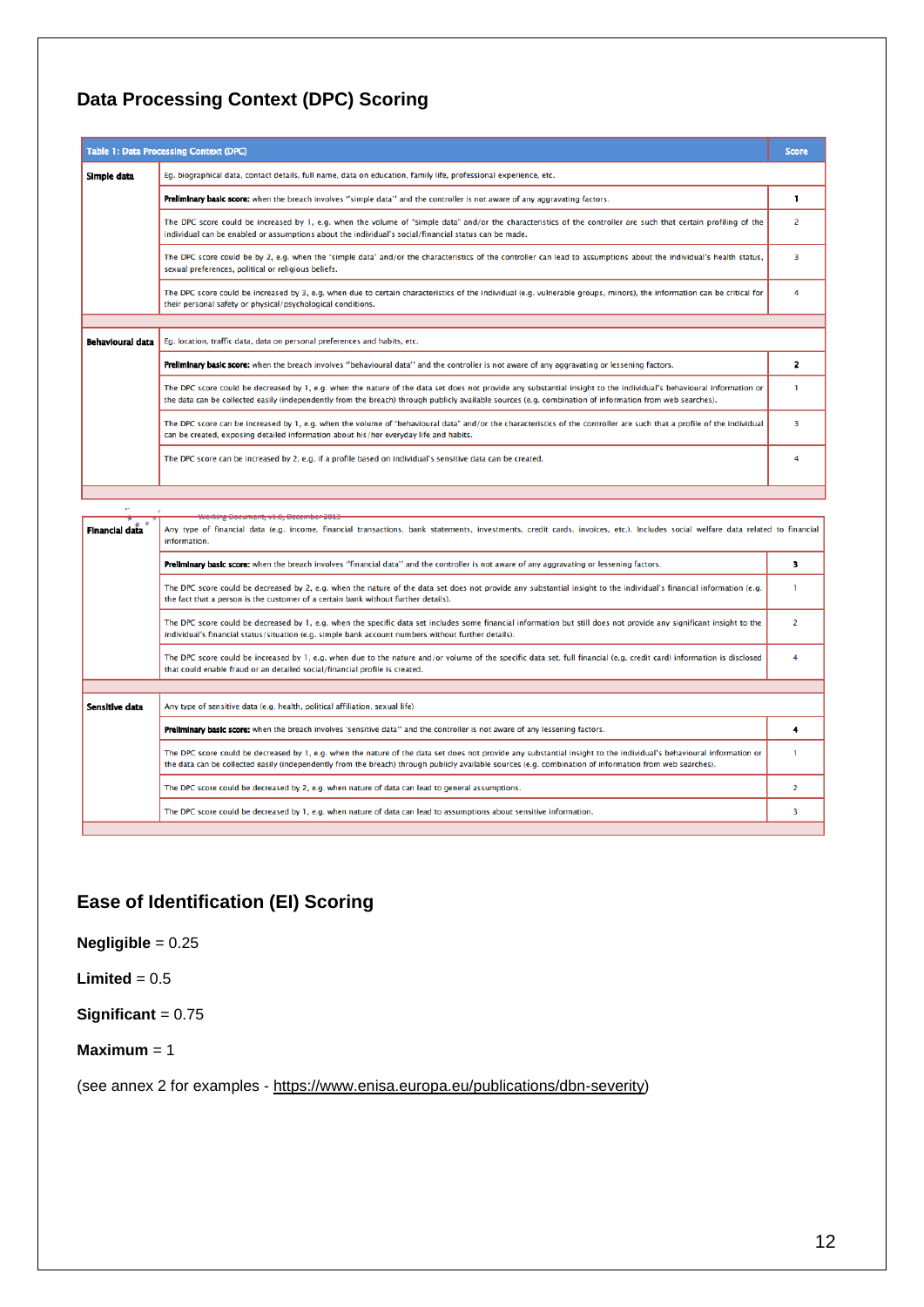# **Circumstance of Breach (CB) Scoring**

|             | <b>A1 - Loss of Confidentiality</b>                                                                                                                                                                                                                                                                                                                                                                                       |
|-------------|---------------------------------------------------------------------------------------------------------------------------------------------------------------------------------------------------------------------------------------------------------------------------------------------------------------------------------------------------------------------------------------------------------------------------|
| 0           | Examples of data exposed to confidentiality risks without evidence that<br>illegal processing has occurred:<br>A paper file or laptop is lost during transit.<br>Equipment has been disposed without destruction of the personal data.                                                                                                                                                                                    |
| 0.25        | Examples of data disposed to a number of known recipients:<br>An email with personal data has been wrongly sent to a number of<br>known recipients.<br>Some customers could access other customers' accounts in an online<br>service.                                                                                                                                                                                     |
| 0.5         | Examples of data disposed to an unknown number of recipients:<br>Data are published on an internet message board.<br>$\bullet$<br>Data are uploaded to a P2P site.<br>An employee sells a CD ROM with customer data.<br>A wrongly configured website makes publically accessible on internet<br>data from internal users.                                                                                                 |
|             | A2 - Loss of Integrity                                                                                                                                                                                                                                                                                                                                                                                                    |
| $\mathbf 0$ | Examples of data altered but without any identified incorrect or illegal use:<br>The records of a database with personal data have been wrongly<br>$\bullet$<br>updated but the original has been obtained before any use of the<br>altered data occurred.                                                                                                                                                                |
| 0.25        | Examples of data altered and possibly used in an incorrect or illegal way but<br>with possibility to recover:<br>A record that is necessary for the provision of an online social service<br>$\bullet$<br>has been changed and the individual needs to ask for the service in an<br>offline way.<br>A record that is important for the accuracy of an individual's file in an<br>online medical service has been changed. |
| 0.5         | Examples of data altered and possibly used in an incorrect or illegal way<br>without possibility to recover:<br>The previous examples + the original cannot be recovered.                                                                                                                                                                                                                                                 |
|             | A3 - Loss of Availability                                                                                                                                                                                                                                                                                                                                                                                                 |
| 0           | Examples of data being recoverable without any difficulty:<br>A copy of file is lost but other copies are available.<br>A database is corrupted but can be easily reconstructed from other<br>databases.                                                                                                                                                                                                                  |
| 0.25        | Examples of temporal unavailability:<br>A database is corrupted but can be reconstructed from other databases,<br>although some processing is required.<br>A file is lost but the information can be provided again by the individual.                                                                                                                                                                                    |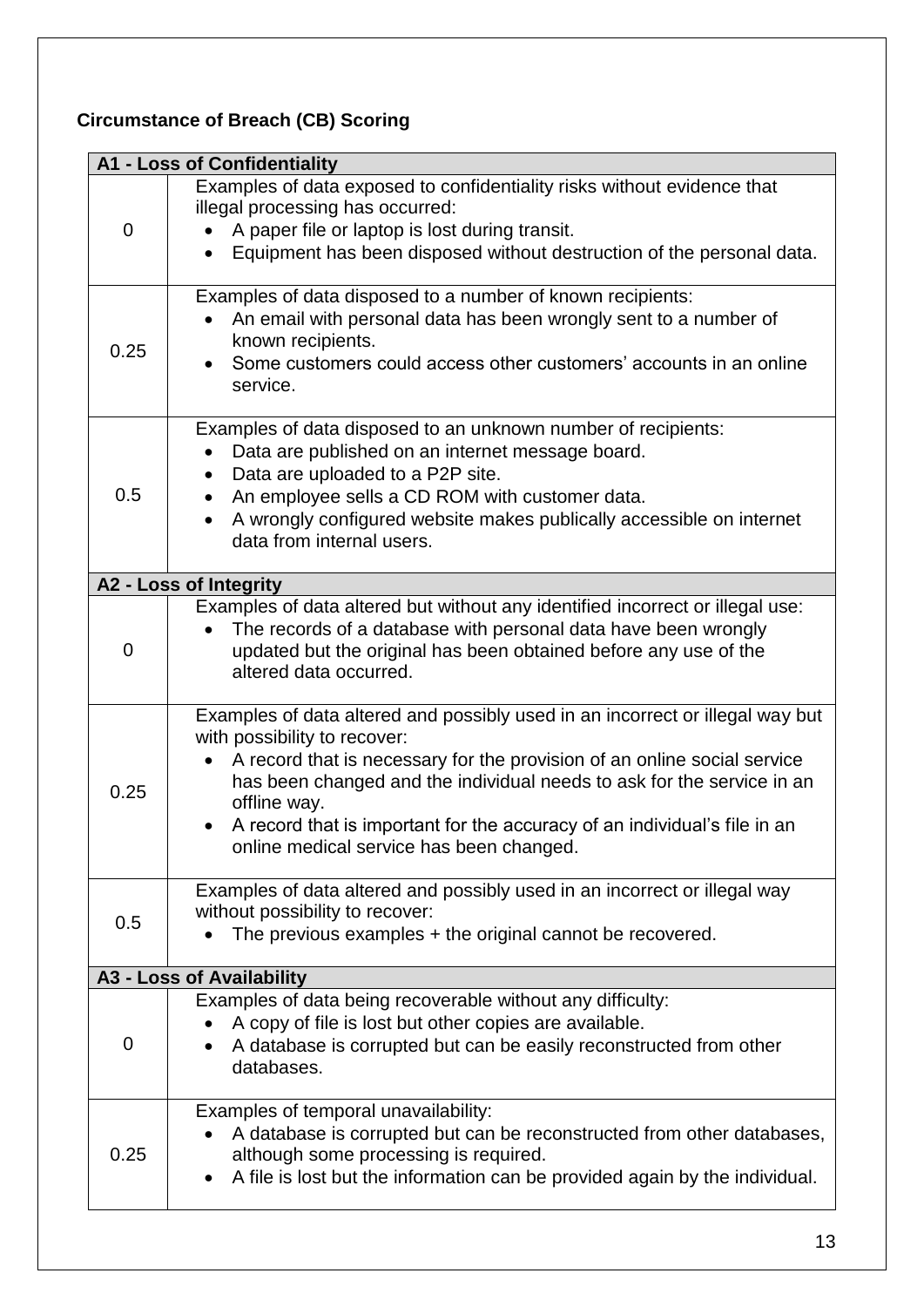| 0.5 | Examples of full unavailability (data cannot be recovered from the controller<br>or the individuals):<br>A file is lost/database corrupted, there is not back up of this information,<br>$\bullet$<br>and it cannot be provided by the individual.                                                                                                                                                                                                                                                                                                           |
|-----|--------------------------------------------------------------------------------------------------------------------------------------------------------------------------------------------------------------------------------------------------------------------------------------------------------------------------------------------------------------------------------------------------------------------------------------------------------------------------------------------------------------------------------------------------------------|
|     | A4 - Malicious Intent                                                                                                                                                                                                                                                                                                                                                                                                                                                                                                                                        |
| 0.5 | The breach was due to an intentional action, eg, in order to cause problem<br>to the data<br>controller (eg, demonstrate loss of security) and/or in order to harm the<br>individuals.<br>An employee of a company intentionally shares private data from<br>$\bullet$<br>customers in a social media public site.<br>An employee of a company sells private data from customers to another<br>$\bullet$<br>company.<br>• A member of a social network intentionally sends information about<br>other members to their family members in order to harm them. |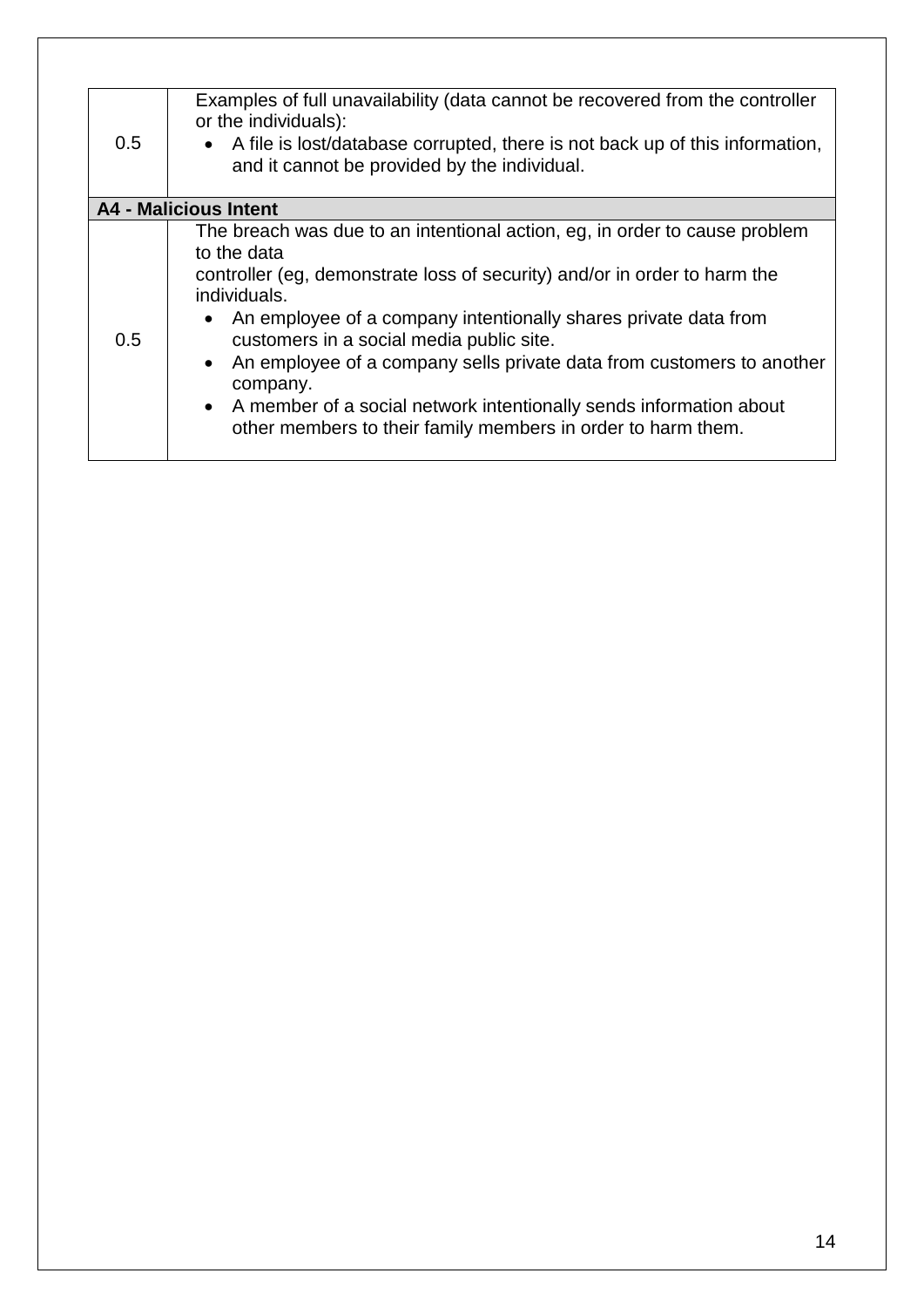## **Appendix C**

## **Checklists for significant data breach**

## **First 24 hours**

- $\Box$  Record the moment of discovery
- □ Alert and activate everyone
- $\Box$  Secure the premises
- □ Stop additional data loss
- Document everything
- $\Box$  Interview involved parties
- □ Review notification protocol
- □ Assess priorities and risks
- $\Box$  Notify the ICO, and if appropriate law enforcement

## **Next steps (after the first 24 hours)**

**Step 1** Identify the root cause

## **Step 2**

Continue working with forensics

## **Step 3**

Identify legal obligations/seek legal advice

## **Step 4**

Identify our contractual obligations and notify external partners

## **Step 5**

Report to Directors

## **Step 6**

Identify any conflicting initiatives that may slow our response time (cancel if necessary)